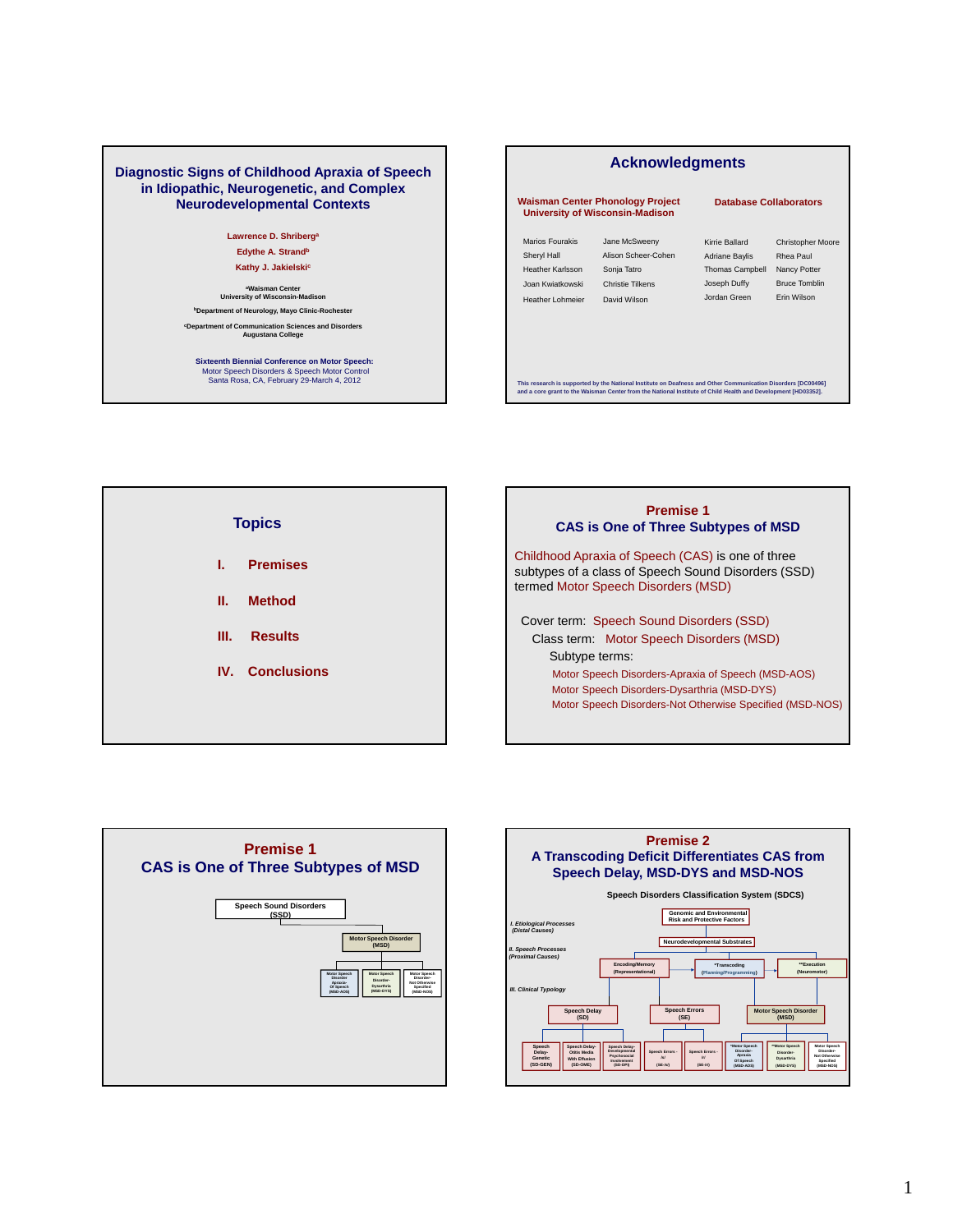#### **Premise 3 Diagnostic "Checklists" for CAS Should Only Include Signs of the Transcoding Deficit**

- CAS is not itself a syndrome, although it appears to be a co-occurring speech sign in a number of complex neurodevelopmental disorders
- □ Diagnostic checklists for CAS should include only signs of the transcoding deficit, not signs of the consequence of a transcoding deficit (e.g., lowered intelligibility) or signs of co-occurring deficits in other domains (e.g., auditory processing deficits)







### **Premise 5:**

### **Genetic and Behavioral Findings in CAS are Consistent With a Multiple Domain Disorder**

#### Findings in *FOXP2-*CAS studies

- Bilateral, widespread *FOXP2* expression, including gene regulation in pathways for vision, audition, speech, and other domains (e.g., Horng et al., 2009)
- Histories of cognitive, auditory-perceptual, language, motor, psychosocial deficits (Rice et al., 2011; Shriberg et al., 2006; Tomblin et al., 2009)
- Findings in Idiopathic and Neurogenetic CAS studies
	- **Behavioral findings and developmental histories** indicate persistent deficits in multiple domains (e.g., encoding and memory deficits: Shriberg et al., in press)

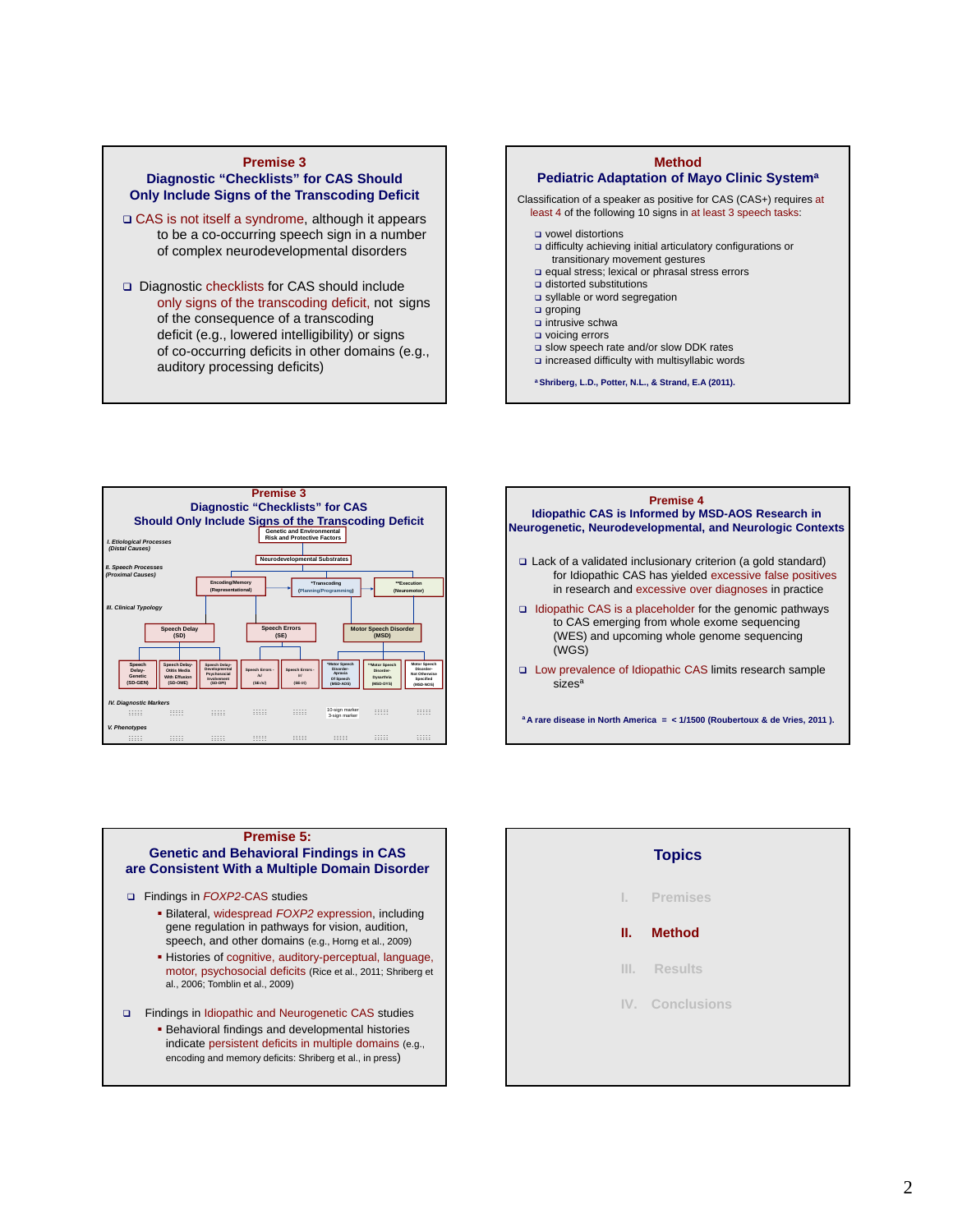| <b>Method</b><br><b>Participants</b> |                          |      |           |          |                                                            |                |      |
|--------------------------------------|--------------------------|------|-----------|----------|------------------------------------------------------------|----------------|------|
| <b>Group</b>                         | Age (yrs)<br>$\mathbf n$ |      |           | % Males  | <b>Percentage of</b><br><b>Consonants</b><br>Correct (PCC) |                |      |
|                                      |                          | M    | <b>SD</b> | Range    |                                                            | $\overline{M}$ | SD   |
| <b>Speech Delay</b>                  | 98                       | 4.0  | 0.8       | $3 - 7$  | 67.3                                                       | 69.5           | 9.7  |
| <b>Suspected CAS</b>                 |                          |      |           |          |                                                            |                |      |
| <b>Idiopathic</b>                    | 19                       | 9.2  | 4.2       | $4 - 19$ | 52.6                                                       | 73.3           | 11.0 |
| Neurogenetic <sup>a</sup>            | 12                       | 16.3 | 11.8      | $8 - 50$ | 41.7                                                       | 80.8           | 7.8  |
| Neurodevelopmental                   |                          |      |           |          |                                                            |                |      |
| Galactosemia                         | 29                       | 9.0  | 2.9       | $5 - 16$ | 62.1                                                       | 85.7           | 11.6 |
| Down syndrome                        | 13                       | 12.2 | 2.7       | $8 - 17$ | 23.1                                                       | 76.8           | 9.3  |
| 22q deletion                         | 14                       | 10.6 | 3.2       | $7 - 18$ | 71.4                                                       | 81.0           | 14.2 |
| <b>Autism</b>                        | 40                       | 6.1  | 1.2       | $4 - 8$  | 82.5                                                       | 92.0           | 5.9  |



| <b>Method</b><br>Pediatric Adaptation of Mayo Clinic System <sup>a</sup>                                                           | Sı        |
|------------------------------------------------------------------------------------------------------------------------------------|-----------|
| Classification of a speaker as positive for CAS (CAS+) requires<br>at east 4 of the following 10 signs in at least 3 speech tasks: | Can       |
| $\Box$ vowel distortions<br>$\Box$ difficulty achieving initial articulatory configurations or                                     | Siç<br>Su |
| transitionary movement gestures<br>p equal stress; lexical or phrasal stress errors                                                | Orga      |
| n dietorted cubetitutione                                                                                                          |           |

- $\Box$  distorted
- syllable or word segregation
- **Q** groping
- $\Box$  intrusive schwa
- voicing errors
- slow speech rate and/or slow DDK rates
- $\square$  increased difficulty with multisyllabic words

**a Shriberg, L.D., Potter, N.L., & Strand, E.A (2011)** 



# **Method A Three-Sign Diagnostic Marker to Discriminate CAS from Speech Delay**

**Classification Criterion for CAS+:** 

 **Positive Finding on each of three signs** 

| <b>Finding</b> |
|----------------|
|                |
|                |
|                |
| $= CAS+$       |
|                |
|                |

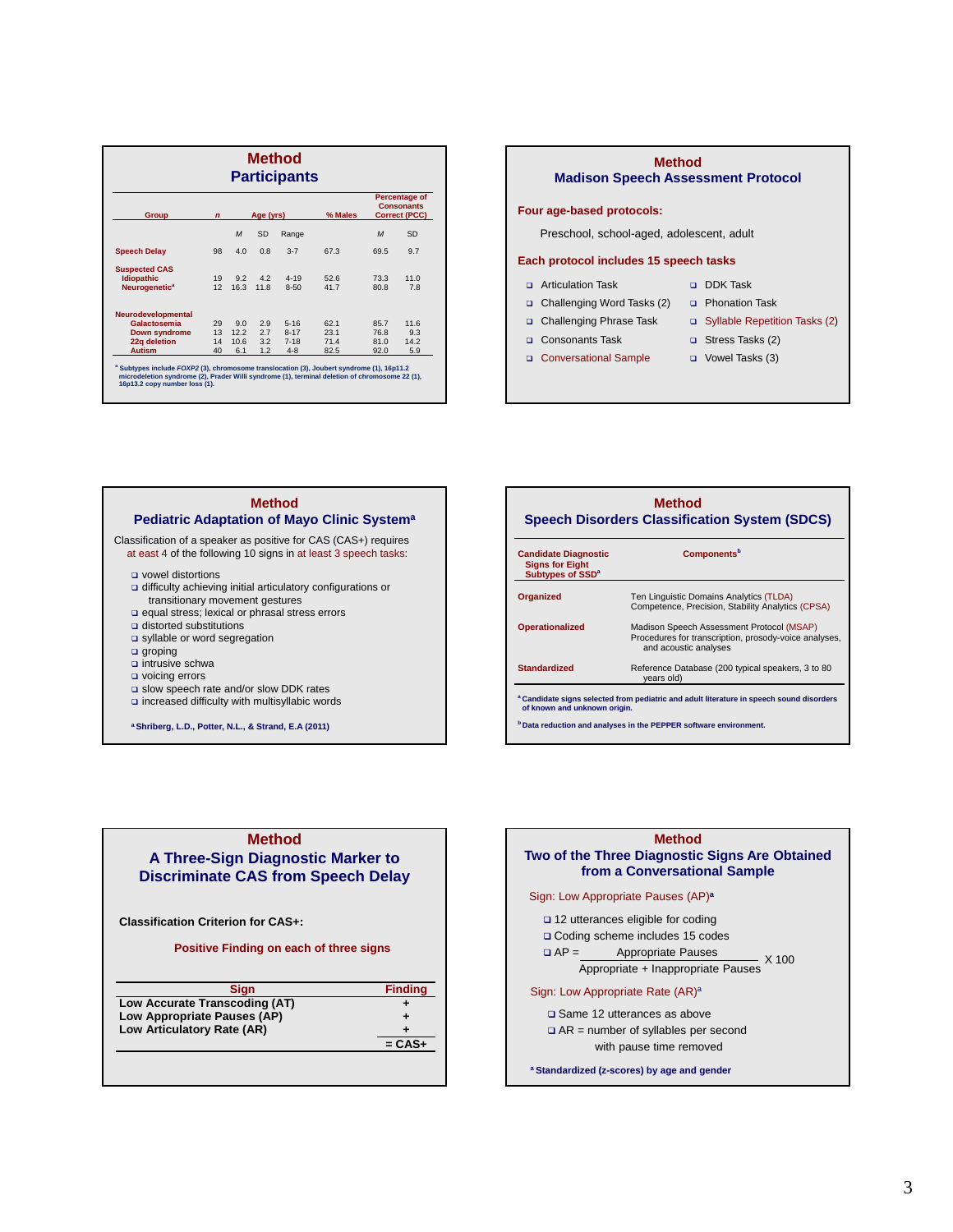| <b>Method:</b><br>The Third Diagnostic Sign is Obtained from<br>the Syllable Repetition Task (SRT) <sup>a</sup>                                                                                                                         |  |  |  |  |  |  |
|-----------------------------------------------------------------------------------------------------------------------------------------------------------------------------------------------------------------------------------------|--|--|--|--|--|--|
| Sign: Low Accurate Transcoding (AT)                                                                                                                                                                                                     |  |  |  |  |  |  |
| 10. dabama<br>1. bada<br>11. madaba<br>2. dama<br>12. nabada<br>3. bama<br>13. banada<br>4. mada<br>14. manaba<br>5. naba<br>15. bamadana<br>6. daba<br>16. danabama<br>7. nada<br>17. manabada<br>8. maba<br>18. nadamaba<br>9. bamana |  |  |  |  |  |  |
| <sup>a</sup> Shriberg & Lohmeier (2008); Shriberg et al. (2009; in press); Lohmeier & Shriberg (2011)                                                                                                                                   |  |  |  |  |  |  |